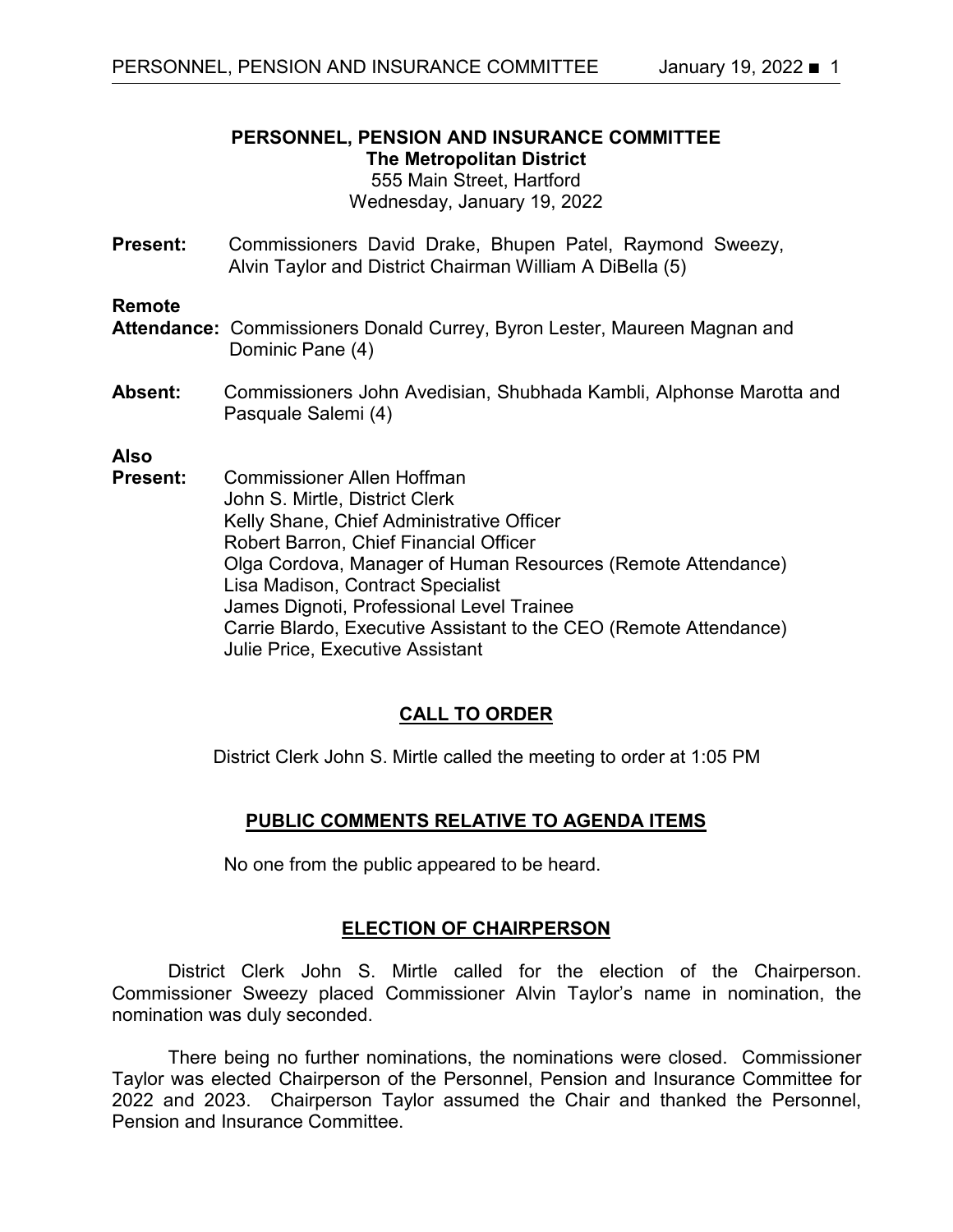#### **ELECTION OF VICE CHAIRMAN**

Chairman Taylor called for the election of the Vice Chairperson. Commissioner Taylor placed Commissioner Raymond Sweezy's name in nomination and the nomination was duly seconded.

There being no further nominations, the nominations were closed. Commissioner Raymond Sweezy was elected Vice Chairperson of the Personnel, Pension and Insurance Committee for 2022 and 2023.

### **PUBLIC COMMENTS RELATIVE TO AGENDAS ITEMS**

No one from the public appeared to be heard.

## **APPROVAL OF MEETING MINUTES**

*On motion made by Commissioner Sweezy and duly seconded, the meeting minutes of December 6, 2021 were approved. Commissioners Drake and Taylor abstained.*

### **RFP 2021R-05 INSURANCE BROKER SERVICES**

At 1:13 PM, Chairperson Taylor requested an executive session to discuss the RFP #2021R-05 Insurance Broker Services.

### *On motion made by District Chairman DiBella and duly seconded, the Personnel, Pension and Insurance Committee entered into executive session to discuss an open procurement item and interview the bidders.*

Those in attendance during the executive session: Commissioners Donald Currey, David Drake, Byron Lester, Maureen Magnan, Domenic Pane, Bhupen Patel, Raymond Sweezy, Alvin Taylor and District Chairman William A. DiBella; District Clerk John S. Mirtle, Chief Administrative Officer Kelly Shane, Chief Financial Officer Robert Barron, Procurement Specialist Lisa Madison and Professional Level Trainee James Dignoti.

*At 1:15PM, representatives from Turner Surety & Insurance Brokerage, Inc. entered the executive session. They included Stefanie Kiernan, Rose Murray, David McClure, Laura Laurenzi, and Andis Woodlief.*

*At 1:45 PM, Commissioner Magnan entered the executive session remotely.*

*At 1:49 PM, Commissioner Pane exited the executive session.*